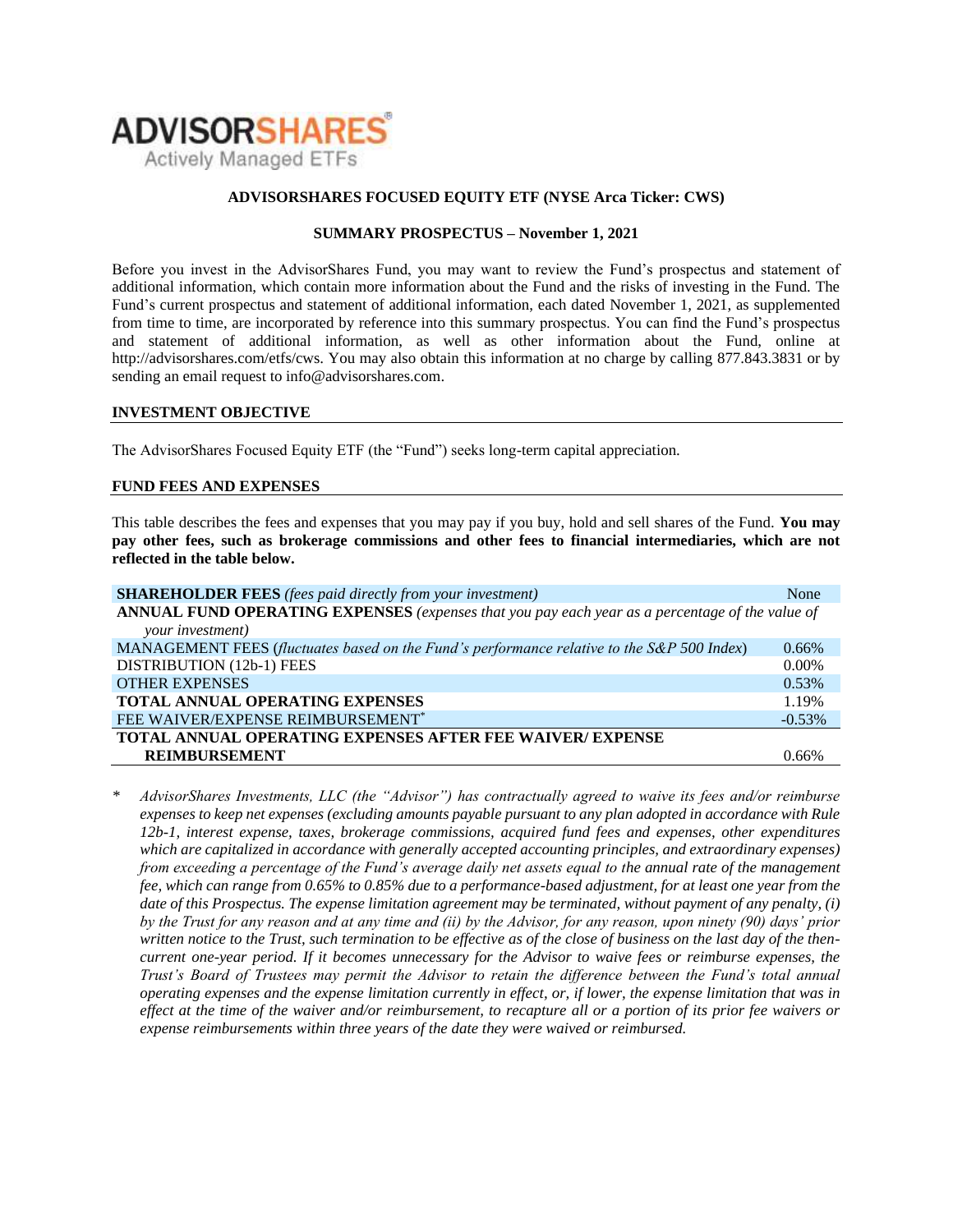# **EXAMPLE**

This Example is intended to help you compare the cost of investing in the shares of the Fund with the cost of investing in other funds. This Example does not take into account brokerage commissions and other fees to financial intermediaries that you may pay when purchasing or selling shares of the Fund. If these fees were included, your costs would be higher.

The Example assumes that you invest \$10,000 in the Fund for the time periods indicated and then sell all of your shares at the end of those periods. The Example also assumes that your investment has a 5% return each year and that the Fund's operating expenses remain the same. Although your actual costs may be higher or lower, based on these assumptions your costs would be:

|                                         | 1 YEAR | 3 YEARS | 5 YEARS | 10 YEARS |
|-----------------------------------------|--------|---------|---------|----------|
| <b>AdvisorShares Focused Equity ETF</b> | \$67   | \$325   | \$603   | \$1,396  |
|                                         |        |         |         |          |
| <b>PORTFOLIO TURNOVER</b>               |        |         |         |          |

The Fund pays transaction costs, such as commissions, when it buys and sells securities (or "turns over" its portfolio). A higher portfolio turnover rate may indicate higher transaction costs and may result in higher taxes when Fund shares are held in a taxable account. These costs, which are not reflected in Total Annual Operating Expenses or in the Example, affect the Fund's performance. This rate excludes the value of portfolio securities received or delivered as a result of in-kind creations or redemptions of the Fund's shares. During the most recent fiscal year, the Fund's portfolio turnover rate was 25% of the average value of its portfolio.

### **PRINCIPAL INVESTMENT STRATEGIES**

The Fund is an actively managed exchange-traded fund ("ETF") that seeks to achieve its investment objective by investing primarily in a focused group of U.S. exchange listed equity securities, including common and preferred stock and American Depositary Receipts ("ADRs"). ADRs are securities traded on a local stock exchange that represent interests in securities issued by a foreign publicly listed company. Under normal circumstances, the Fund invests at least 80% of its net assets (plus any borrowings for investment purposes) in equity securities. The investment strategy is expected to result in low turnover with an expected average holding period of at least one year. The investment strategy typically identifies large- and mid-capitalization stocks, although the Fund also may invest in certain small-capitalization or micro-capitalization stocks to a lesser extent and at certain times.

The Advisor allocates the Fund's portfolio investments using research obtained from a proprietary model developed by Edward J. Elfenbein, which uses a variety of methods for security selection and focuses on firms that are fundamentally sound and have shown consistency in their financial results and high earnings quality. The model looks for stocks with a strong history of sales and earnings growth or companies that have steadily increased their earnings and dividends for several years. Often, these companies have strong operating histories with dominant position in their respective markets and proven management teams. In addition, the Advisor may invest the Fund's assets in lesserknown companies that the Advisor believes have a unique opportunity for growth. At times, the Advisor may aim to buy certain out-of-favor stocks believed to be at prices below their intrinsic value, as measured by the model. Typically, on an annual basis, the Advisor will remove only a small number of the securities in the portfolio and replace them with the same number of new securities that better fit the Advisor's security selection criteria.

### **PRINCIPAL RISKS OF INVESTING IN THE FUND**

The Fund is subject to a number of risks, described below, that may affect the value of its shares, including the possible loss of money. As with any fund, there is no guarantee that the Fund will achieve its investment objective.

**American Depositary Receipt Risk.** ADRs have the same currency and economic risks as the underlying non-U.S. shares they represent. They are affected by the risks associated with non-U.S. securities, such as changes in political or economic conditions of other countries, changes in the exchange rates of, or exchange control regulations associated with, foreign currencies, and differing accounting, auditing, financial reporting, and legal standards and practices. In addition, investments in ADRs may be less liquid than the underlying securities in their primary trading market.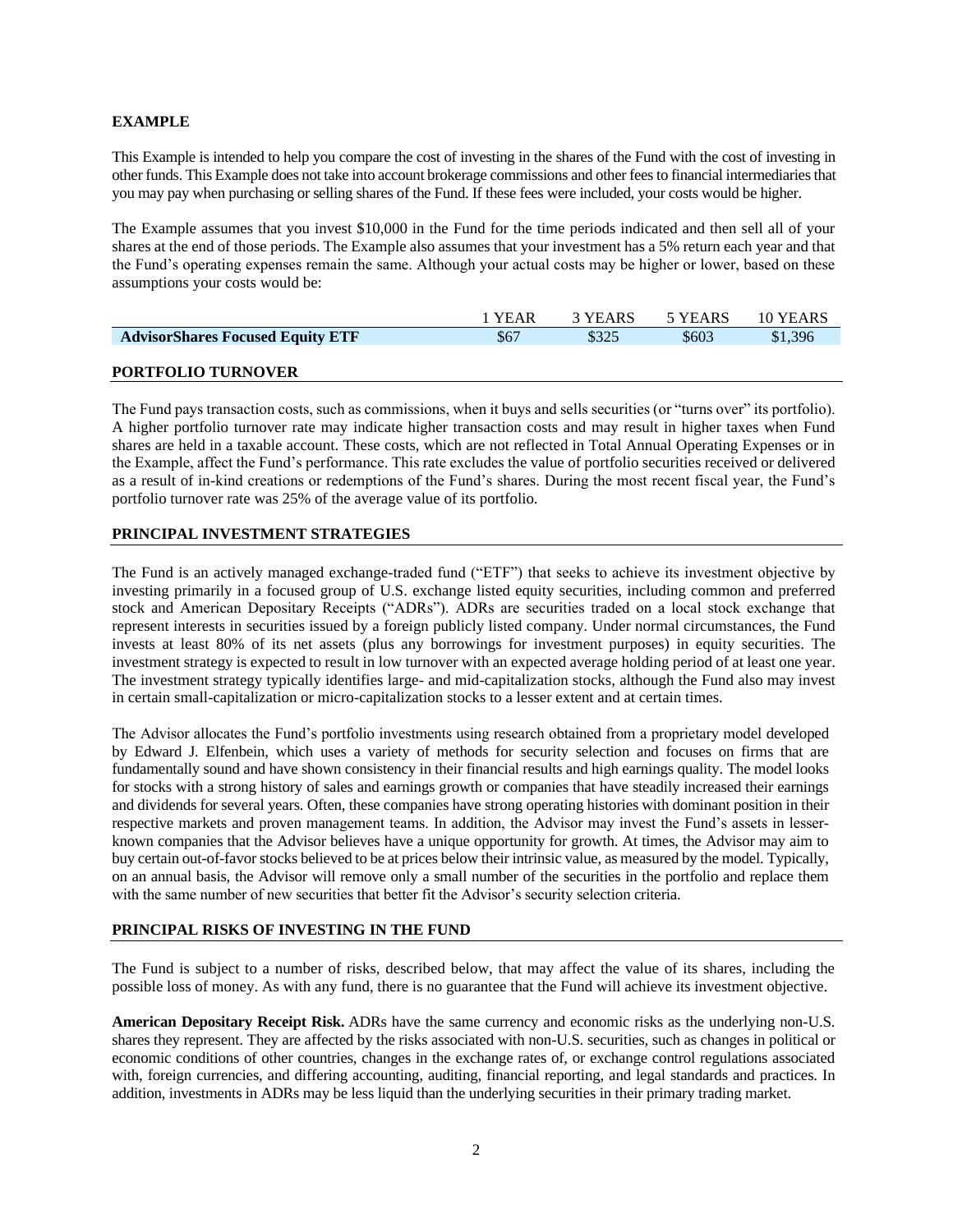**Equity Risk.** The prices of equity securities rise and fall daily. These price movements may result from factors affecting individual issuers, industries or the stock market as a whole. In addition, equity markets tend to move in cycles which may cause stock prices to fall over short or extended periods of time.

**ETF Market Risk.** In stressed market conditions, the market for certain ETF shares may become less liquid in response to deteriorating liquidity in the markets for the ETF's underlying portfolio holdings. This adverse effect on liquidity for the ETF's shares in turn can lead to differences between the market price of the ETF's shares and the underlying value of those shares. In addition, there are a limited number of institutions that act as authorized participants. If these institutions exit the business or are, for any reason, unable to process creation and/or redemption orders with respect to the Fund, or purchase and sell securities in connection with creation and/or redemption orders, as applicable, and no other authorized participant steps forward to create or redeem, or purchase or sell securities, as applicable, Fund shares may trade at a premium or discount to their net asset value ("NAV") and possibly face operational issues such as trading halts and/or delisting. The absence of an active market in the Fund's shares could lead to a heightened risk of differences between the market price of the Fund's shares and the underlying value of those shares.

**Large-Capitalization Risk.** Large-cap securities tend to go in and out of favor based on market and economic conditions. During a period when the demand for large-cap securities is less than for other types of investments small-cap securities, for instance — the Fund's performance could be reduced.

**Management Risk.** The Advisor continuously evaluates the Fund's holdings, purchases and sales with a view to achieving the Fund's investment objective. However, achievement of the stated investment objective cannot be guaranteed. The Advisor's judgment about the markets, the economy, or companies may not anticipate actual market movements, economic conditions or company performance, and these factors may affect the return on your investment.

**Market Risk.** Due to market conditions, the value of the Fund's investments may fluctuate significantly from day to day. Price fluctuations may be temporary or may last for extended periods. This volatility may cause the value of your investment in the Fund to decrease. Local, regional, or global events such as war, acts of terrorism, the spread of infectious illness or other public health issues, recessions, or other events could have a significant impact on the market generally and on specific securities. The market value of a security may also decline because of factors that affect a particular industry or industries, such as labor shortages or increased production costs and competitive conditions within an industry. Because of its link to the markets, an investment in the Fund may be more suitable for long-term investors who can bear the risk of short-term principal fluctuations, which at times may be significant.

**Mid-Capitalization Risk.** Mid-cap companies may be more volatile and more likely than large-cap companies to have limited product lines, markets, or financial resources, and to depend on a few key employees. Returns on investments in stocks of mid-cap companies could trail the returns on investments in stocks of large-cap companies or the equity market as a whole.

**Models and Data Risk.** When models and data prove to be incorrect or incomplete, any decisions made in reliance thereon expose the Fund to potential risks. In addition, the use of predictive models has inherent risk. Because predictive models are usually constructed based on historical data supplied by third parties, the success of relying on such models may depend heavily on the accuracy and reliability of the supplied historical data.

**Small-Capitalization Risk.** Security prices of small cap companies may be more volatile than those of larger companies and therefore the Fund's share price may be more volatile than those of funds that invest a larger percentage of their assets in securities issued by larger-cap companies. These risks are even greater for micro-cap companies.

**Trading Risk.** Shares of the Fund may trade above or below their NAV. The trading price of the Fund's shares may deviate significantly from their NAV during periods of market volatility and, in such instances, you may pay significantly more or receive significantly less than the underlying value of the Fund's shares. There can be no assurance that an active trading market for the Fund's shares will develop or be maintained. In addition, trading in shares of the Fund may be halted because of market conditions or for reasons that, in the view of the NYSE Arca, Inc. (the "Exchange"), make trading in shares inadvisable.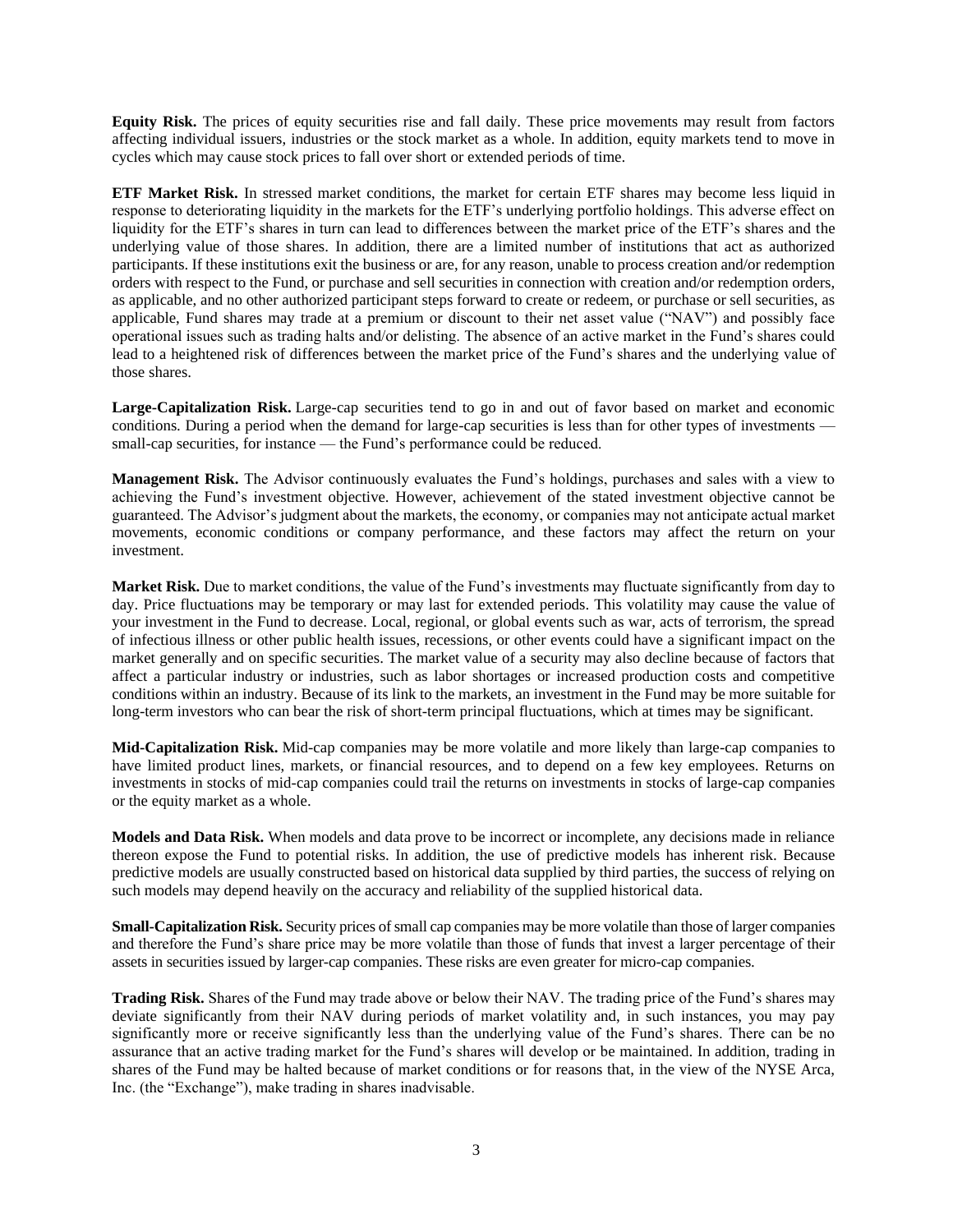# **FUND PERFORMANCE**

The bar chart and table that follow show how the Fund has performed on a calendar year basis and provide an indication of the risks of investing in the Fund. The table also shows how the Fund's performance compares to the S&P 500 Index, which is a broad-based, unmanaged measurement of changes in stock market conditions based on the average of 500 widely held common stocks. Both the bar chart and the table assume the reinvestment of all dividends and distributions. Past performance (before and after taxes) does not necessarily indicate how the Fund will perform in the future.

Updated performance information is available on the Fund's website at www.advisorshares.com.

### **Calendar Year Total Returns**



The Fund's year-to-date total return as of September 30, 2021 was 6.74%.

### **Best and Worst Quarter Returns (for the period reflected in the bar chart above)**

|                       | Return                        | Quarter/Year |
|-----------------------|-------------------------------|--------------|
| <b>Highest Return</b> | 16.56%                        | 20/2020      |
| Lowest Return         | $2.85\%$<br>$\sqrt{7}$<br>- 1 | /2020        |

# **AVERAGE ANNUAL TOTAL RETURNS FOR THE PERIODS ENDED DECEMBER 31, 2020**

|                                                                    |        | <b>Since Inception</b> |
|--------------------------------------------------------------------|--------|------------------------|
| <b>ADVISORSHARES FOCUSED EQUITY ETF</b>                            | 1 Year | (9/20/2016)            |
| <b>Return Before Taxes Based on NAV</b>                            | 16.92% | 14.73%                 |
| <b>Return After Taxes on Distributions</b>                         | 16.84% | 14.48%                 |
| Return After Taxes on Distributions and Sale of Fund Shares        | 10.07% | 11.69%                 |
| S&P 500 Index (reflects no deduction for fees, expenses, or taxes) | 18.40% | 16.31%                 |

After-tax returns are calculated using the highest historical individual federal marginal income tax rates and do not reflect the impact of state and local taxes. Actual after-tax returns depend on your tax situation and may differ from those shown and are not relevant if you hold your shares through tax-advantaged arrangements, such as 401(k) plans or individual retirement accounts. In some cases, the return after taxes may exceed the return before taxes due to an assumed tax benefit from any losses on a sale of Fund shares at the end of the measurement period.